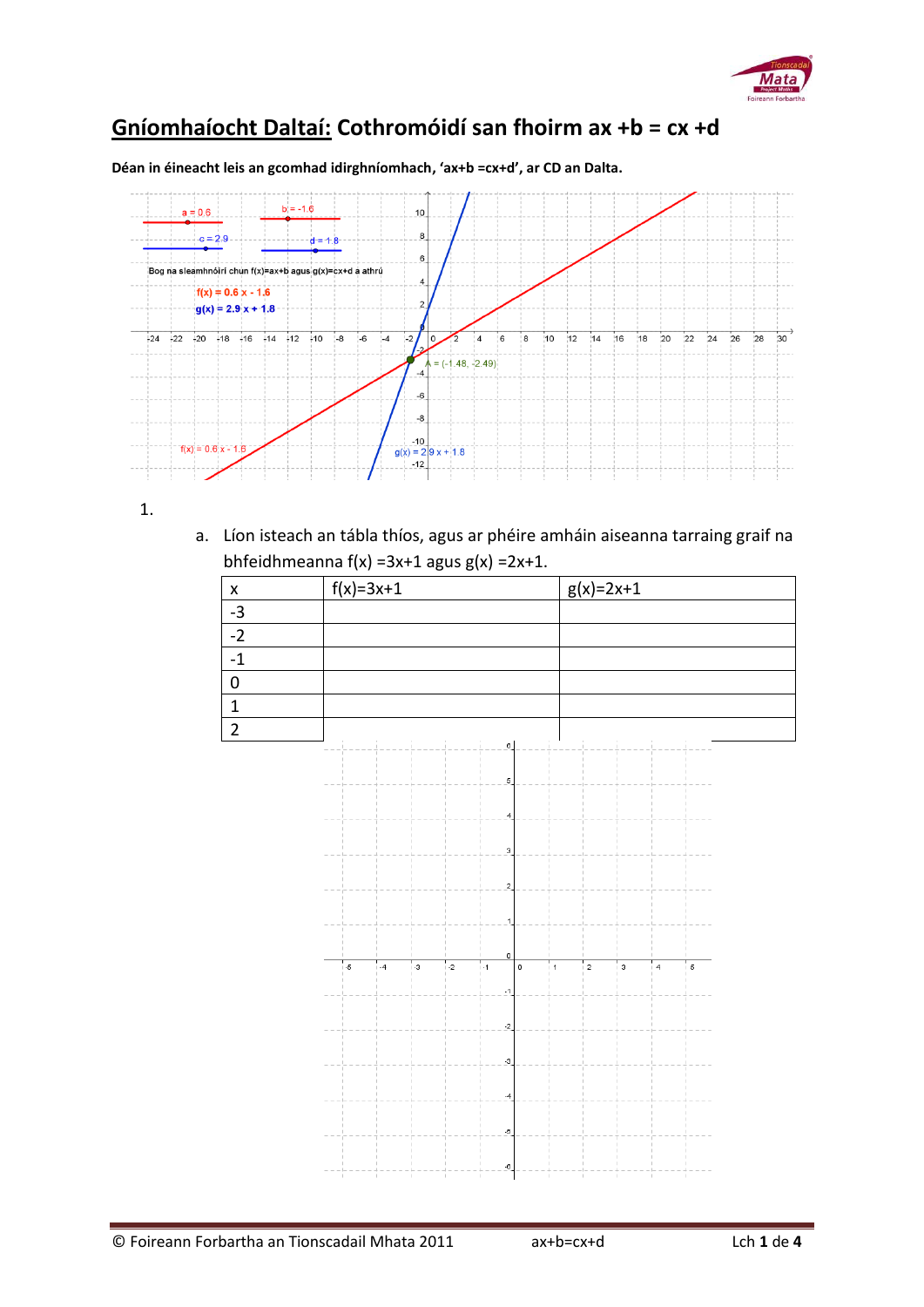

b. Léirigh pointe trasghearrtha f(x) =3x+1 agus g(x) =2x+1 ar an ngraf. Ainmnigh an pointe trasghearrtha. Cén t-eolas a thugann sé dúinn?

\_\_\_\_\_\_\_\_\_\_\_\_\_\_\_\_\_\_\_\_\_\_\_\_\_\_\_\_\_\_\_\_\_\_\_\_\_\_\_\_\_\_\_\_\_\_\_\_\_\_\_\_\_\_\_\_\_\_\_\_\_\_\_

\_\_\_\_\_\_\_\_\_\_\_\_\_\_\_\_\_\_\_\_\_\_\_\_\_\_\_\_\_\_\_\_\_\_\_\_\_\_\_\_\_\_\_\_\_\_\_\_\_\_\_\_\_\_\_\_\_\_\_\_\_\_\_

\_\_\_\_\_\_\_\_\_\_\_\_\_\_\_\_\_\_\_\_\_\_\_\_\_\_\_\_\_\_\_\_\_\_\_\_\_\_\_\_\_\_\_\_\_\_\_\_\_\_\_\_\_\_\_\_\_\_\_\_\_\_\_

\_\_\_\_\_\_\_\_\_\_\_\_\_\_\_\_\_\_\_\_\_\_\_\_\_\_\_\_\_\_\_\_\_\_\_\_\_\_\_\_\_\_\_\_\_\_\_\_\_\_\_\_\_\_\_\_\_\_\_\_\_\_\_

c. Cé mhéad pointe trasghearrtha atá ag na graif f(x) agus g(x)? An bhfuil seans ann go dtrasghearrann siad a chéile ag pointe/ ag pointí eile nach bhfuil le feiceáil ar an ngraf seo? Mínigh do fhreagra.

2.

- x  $|f(x) = 1x + 4$   $|g(x) = 2x + 3$ -2 -1 0 1 2
- a. Líon isteach an tábla thíos, agus ar phéire amháin aiseanna tarraing graif an dá fheidhm f(x) =  $1x + 4$  agus g(x) =  $2x + 3$ .

b. Léirigh ar an ngraf agus ainmnigh pointe(í) trasghearrtha  $f(x) = 1x + 4$  agus g(x) =2x+3. Cén t-eolas atá againn dá bharr? An féidir go dtrasghearrann na graif a chéile ag pointí eile nach bhfuil le feiceáil ar an ngraf? Mínigh.

\_\_\_\_\_\_\_\_\_\_\_\_\_\_\_\_\_\_\_\_\_\_\_\_\_\_\_\_\_\_\_\_\_\_\_\_\_\_\_\_\_\_\_\_\_\_\_\_\_\_\_\_\_\_\_\_\_\_\_\_\_\_

 $\overline{\phantom{a}}$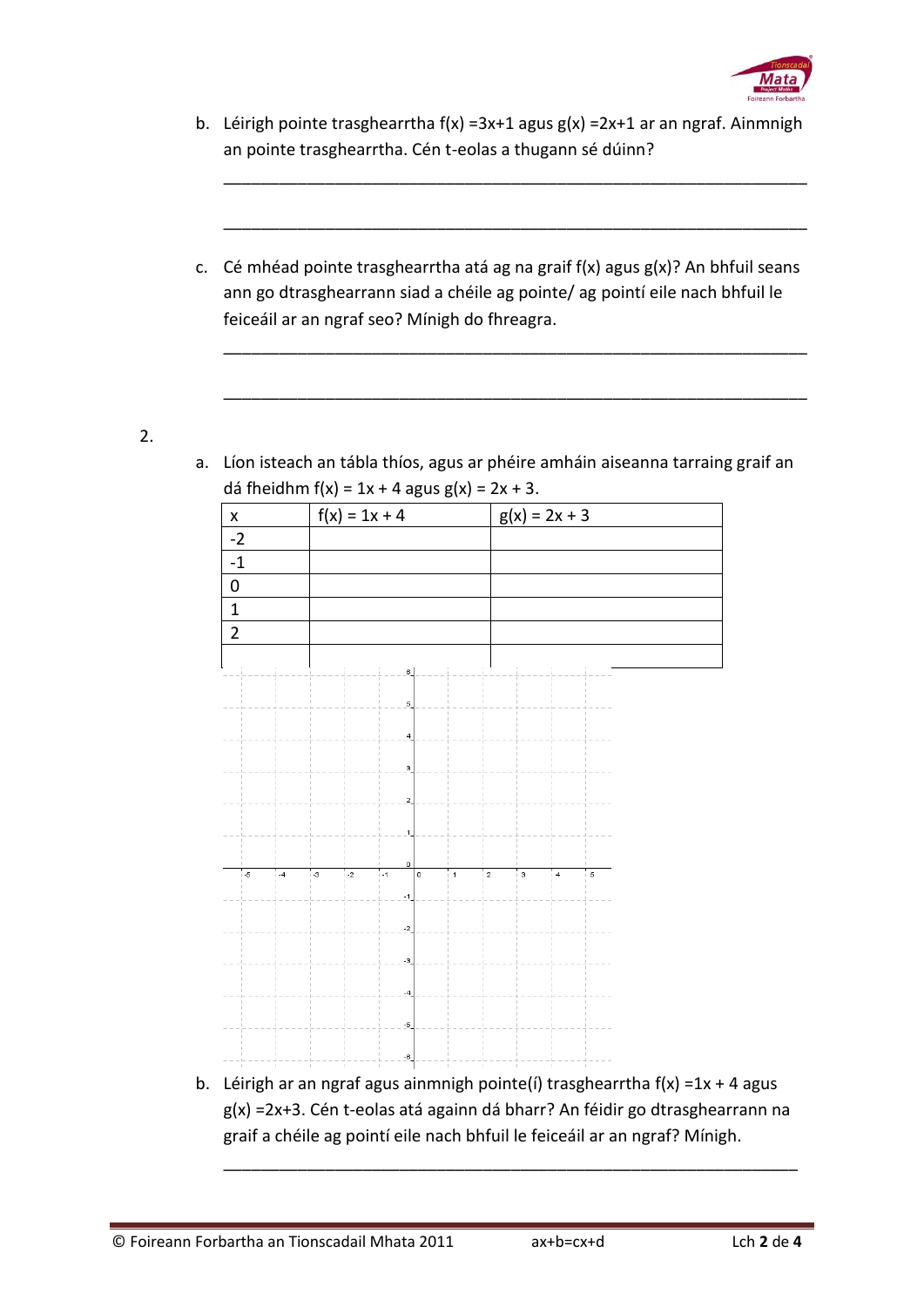

3. Faigh réiteach grafach na cothromóide  $f(x) = g(x)$ , má tá  $f(x) = 2x+2$  agus  $g(x) = x+3$ .



4. Cá háit a dtrasghearrann na feidhmeanna thíos a chéile? Tabhair cúis le do fhreagra.



\_\_\_\_\_\_\_\_\_\_\_\_\_\_\_\_\_\_\_\_\_\_\_\_\_\_\_\_\_\_\_\_\_\_\_\_\_\_\_\_\_\_\_\_\_\_\_\_\_\_\_\_\_\_\_\_\_\_\_\_\_\_\_

\_\_\_\_\_\_\_\_\_\_\_\_\_\_\_\_\_\_\_\_\_\_\_\_\_\_\_\_\_\_\_\_\_\_\_\_\_\_\_\_\_\_\_\_\_\_\_\_\_\_\_\_\_\_\_\_\_\_\_\_\_\_\_

\_\_\_\_\_\_\_\_\_\_\_\_\_\_\_\_\_\_\_\_\_\_\_\_\_\_\_\_\_\_\_\_\_\_\_\_\_\_\_\_\_\_\_\_\_\_\_\_\_\_\_\_\_\_\_\_\_\_\_\_\_\_\_

\_\_\_\_\_\_\_\_\_\_\_\_\_\_\_\_\_\_\_\_\_\_\_\_\_\_\_\_\_\_\_\_\_\_\_\_\_\_\_\_\_\_\_\_\_\_\_\_\_\_\_\_\_\_\_\_\_\_\_\_\_\_\_

5. Liostaigh dhá fheidhm nach dtrasghearrfaidh an fheidhm f(x) =4x+2 go brách.